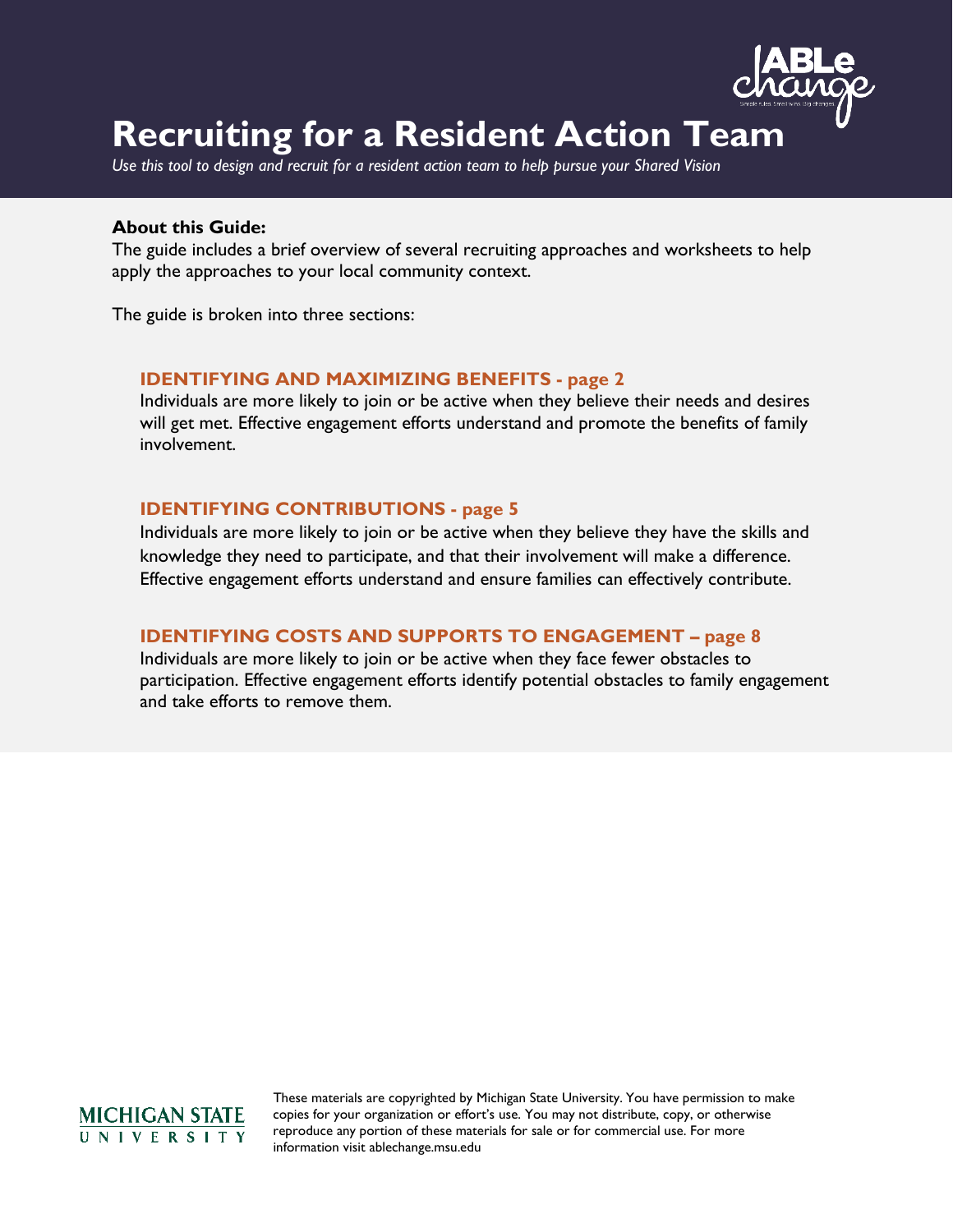

# **IDENTIFYING AND MAXIMIZING BENEFITS**

Individuals are more likely to join or be active when they believe their needs and desires will get met. Effective engagement efforts understand and promote the benefits of family involvement.

Communities are more successful at **RECRUITING FAMILIES** when they:

- Take the time to understand what families value, what they care about, and what experiences they hope to have.
- Share with families how local efforts, program/services will help them meet these desires or address these needs.

Communities are also more successful at **SUSTAINING** and **GROWING** family involvement when they work to ensure that families gain the benefits they desire from their involvement.

Researchers have found that participants often seek three types of benefits when they become engaged in a group or effort:

## Personal Benefits

•Skills building, leadership opportunities, job opportunities

## Social Benefits

•Meeting others with similar experiences, developing personal and professional networks

## Purposive Benefits

•Addressing issues that concern them

On the **next page**, we describe how to understand and maximize the benefits families experience throughout your engagement efforts.

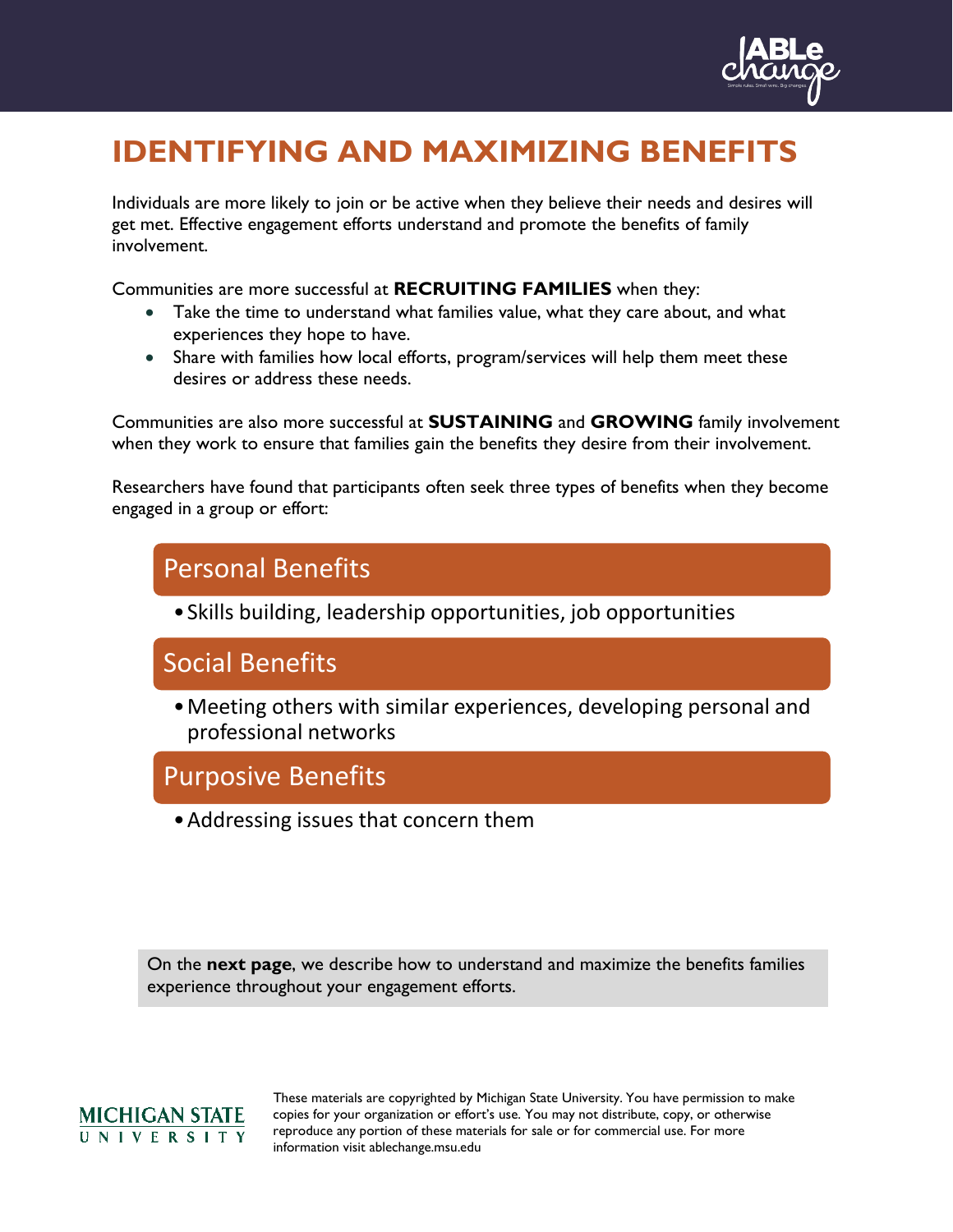

## **Assess Families' Needs and Aspirations Worksheet**

### **Directions:**

Use the below worksheet as you recruit families to identify their needs and aspirations and what benefits the family action team would need to provide to meet these needs. You can also use it with families who are already engaged in the resident action team. Refer to this information in the ongoing planning of the resident action team's goals and activities. Think about how these activities can help meet families' desires and motivations.

## **General Benefits**

Overall, if you were to join the resident action team, what you want to get out of it?

## **Purposive Benefits**

What are your dreams or aspirations for your family and kids? For this community?

If you would participate in the resident action team, what would you want this effort to accomplish to feel like it was worth your time?

## **Social Benefits**

Would you like the resident action team to provide opportunities for families to socialize with each other?

For you to develop any other types of connections – such as professional, build friendships?

Any ideas about how to organize the resident action team meetings to create those kinds of relationships/connections?

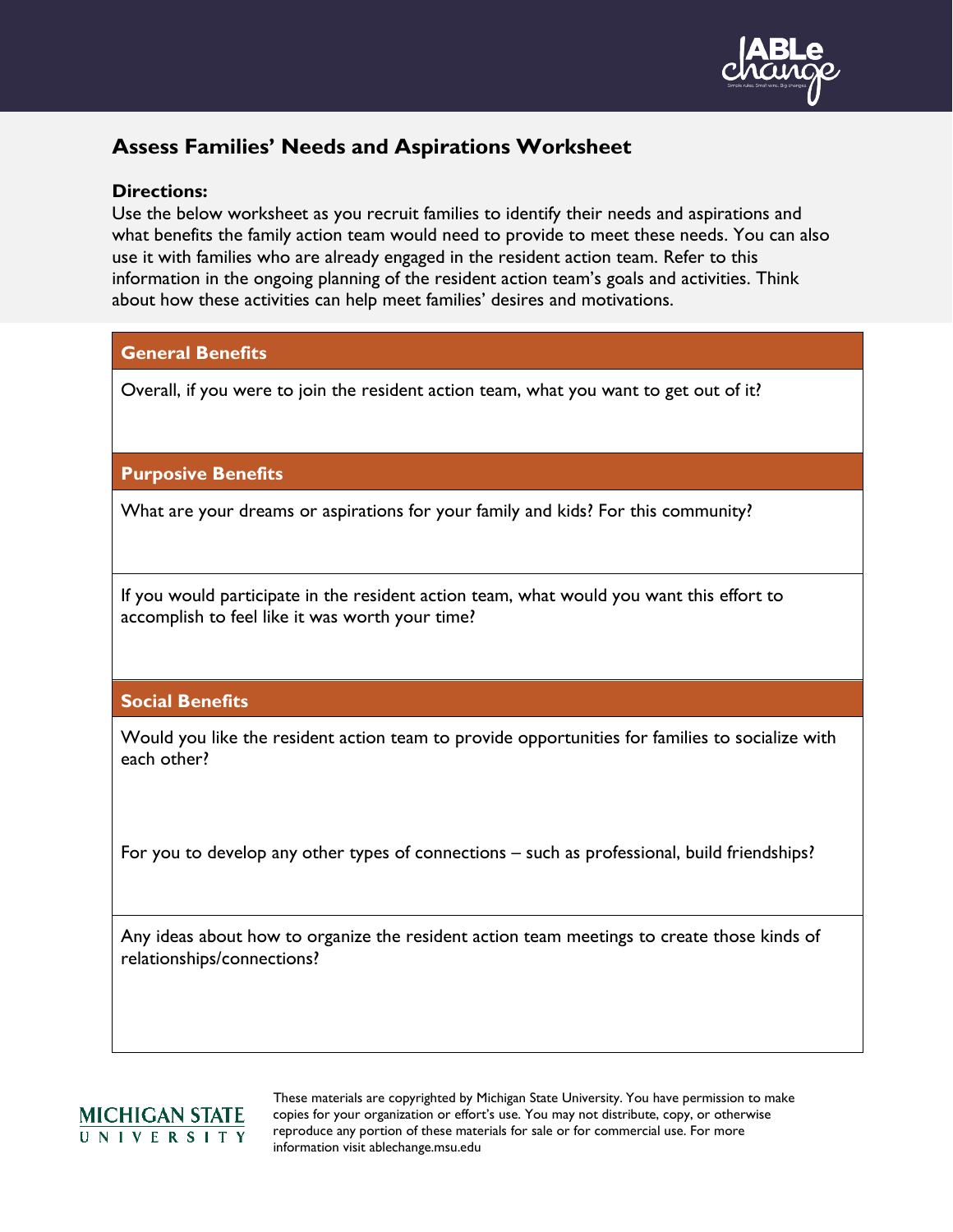

#### **Practical Benefits**

What skills or knowledge or information would you want to gain through your involvement in the resident action team?

What are the best ways to help you develop these skills/knowledge? What works best for you?

How are you hoping to grow personally or professionally as a result of participating in the resident action team?

What would need to happen for you to work towards this goal or goals?

### **Other**

What are some other reasons why you would want to join the resident action team? What are some other ways the resident action team can help you achieve these goals?

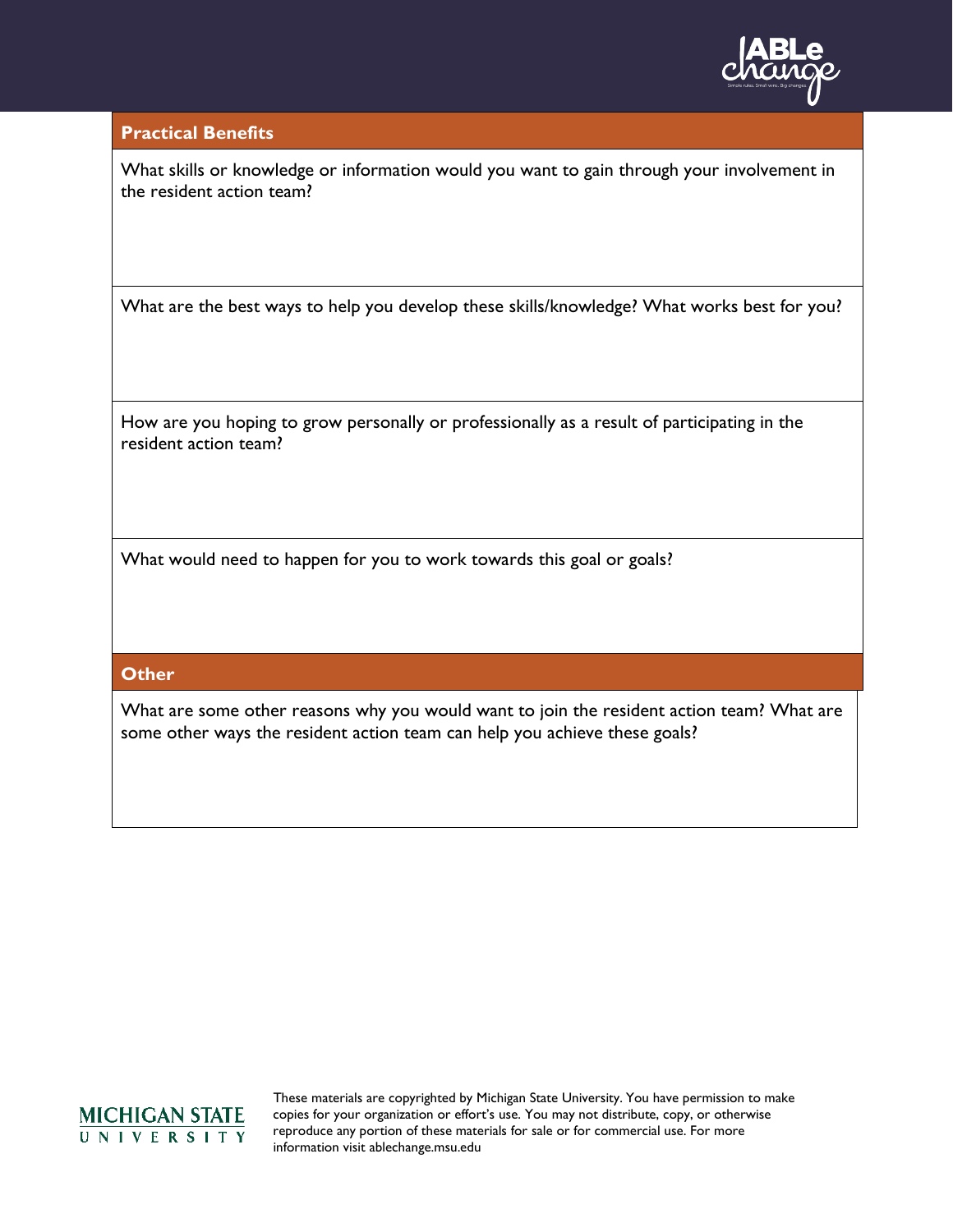

# **IDENTIFYING CONTRIBUTIONS**

Individuals are more likely to join or be active when they believe they have the skills and knowledge they need to participate, and that their involvement will make a difference. Effective engagement efforts understand and ensure families can effectively contribute.

Communities are more successful at **RECRUITING FAMILIES** when they:

- Help families see what skills and knowledge they have
- Highlight importance of their knowledge/skills base
- Explain opportunities for skill building

Communities are also more successful at **SUSTAINING** and **GROWING** family involvement when they:

- Continually assess how individuals would like to contribute and their satisfaction with current opportunities. Adjust these opportunities if necessary.
- Provide skill building, mentoring, and leadership opportunities
- Identify & tap into unique skills of members
- Provide diversity of roles and responsibilities for individuals to choose from

Key family contributions could include:

**Skills** Knowledge of the community Experience in the service delivery system Knowledge of their children Specific expertise

On the **next page**, we describe how to understand and maximize the benefits families experience throughout your engagement efforts.

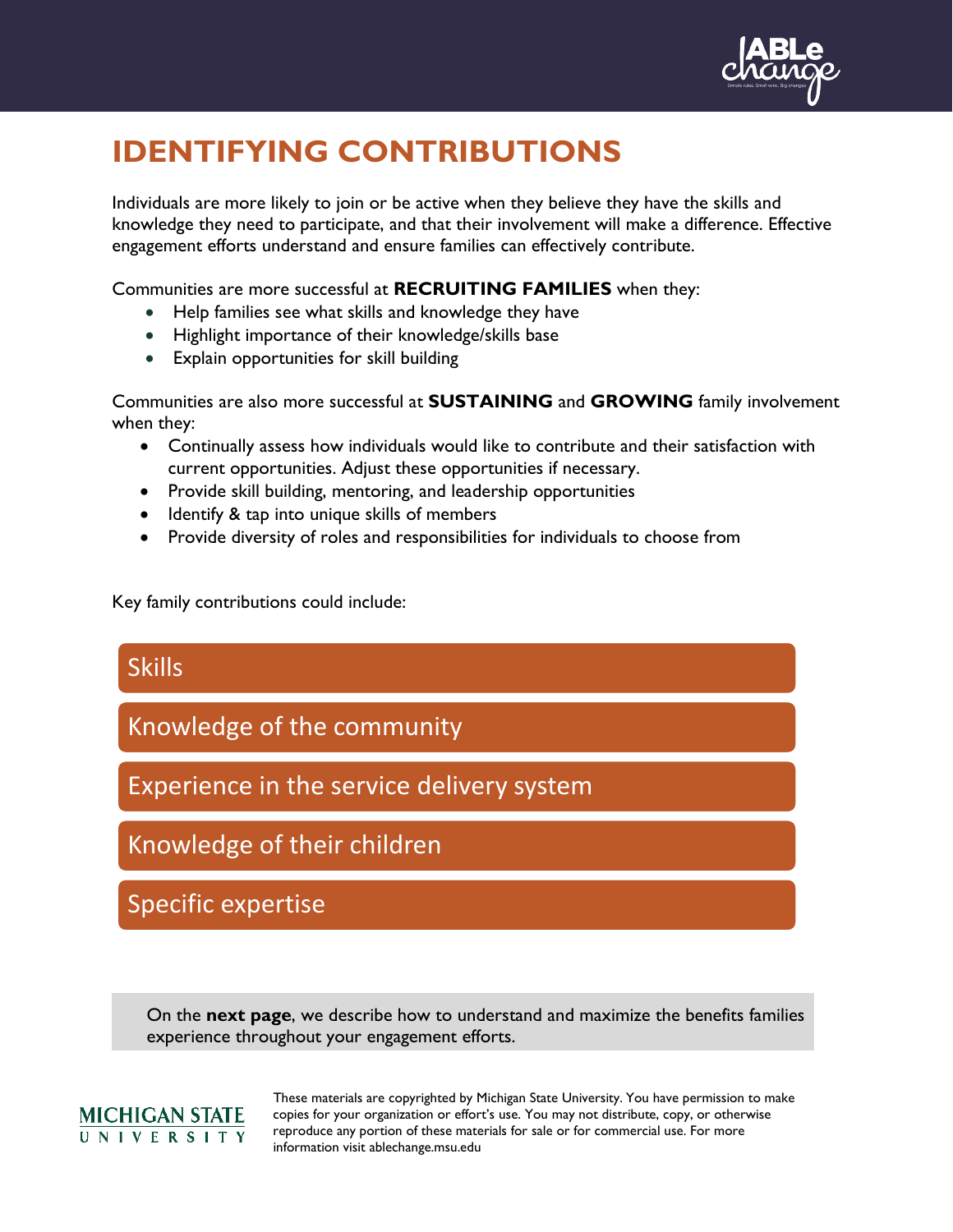

## **Assess Families' Contributions Worksheet**

#### **Directions:**

Use this worksheet as you recruit residents to help them identify and express what skills, knowledge, and expertise they bring - and what skills and knowledge they'd like to learn from others. You can also use it with individuals who are already engaged in a resident action team.

Refer to this information in the ongoing planning of the resident action team's goals and activities. Think about how these activities can provide opportunities for families to contribute to the resident action team.

### **Brainstorming Your Skills, Knowledge And Expertise**.

People develop skills, knowledge and expertise not just through jobs and education but through *all* aspects of their life. Take a few minutes and brainstorm around the skills and knowledge you've acquired in your life.

Skills and knowledge I've gained through hobbies or personal interests

Skills and knowledge I've gained through my roles (as parent, volunteer, etc.)

Skills and knowledge I've gained through "walking in my shoes"

Skills and knowledge I've gained through education or employment

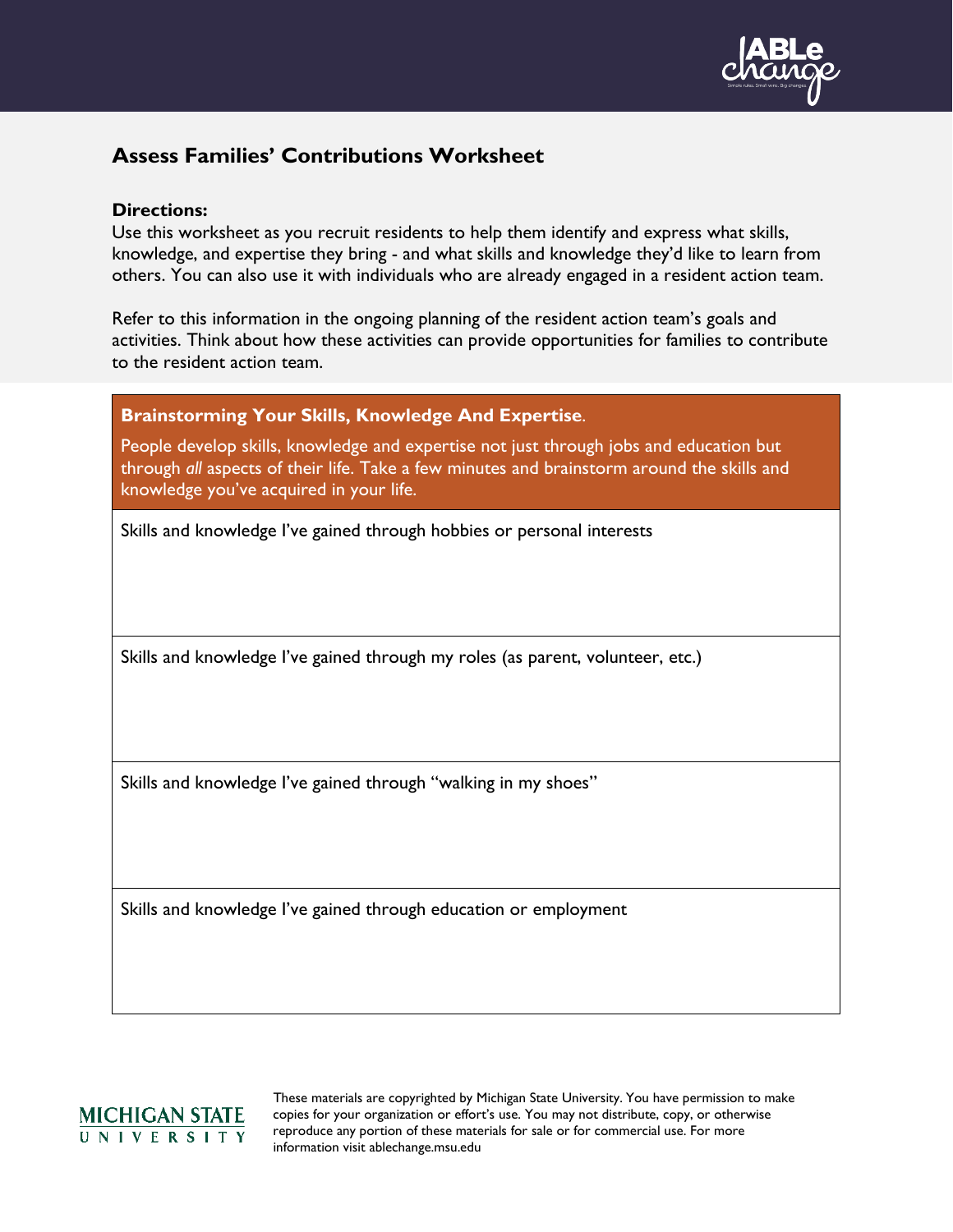

## **Using And Growing Your Skills And Expertise**.

How would you like to use your skills in the resident action team? Are there skills you would like to develop, or help others develop?

| Skill/Area of Knowledge of Expertise | This is an area<br>I'd like to use<br>with the action<br>team | This is an area<br>I'd like to<br>develop | This is an area<br>I'd like to help<br>others<br>develop |
|--------------------------------------|---------------------------------------------------------------|-------------------------------------------|----------------------------------------------------------|
|                                      | $\Box$                                                        | П                                         | П                                                        |
|                                      | П                                                             | ΙI                                        | $\mathcal{L}$                                            |
|                                      | П                                                             | П                                         | г                                                        |
|                                      | $\Box$                                                        | П                                         | П                                                        |
|                                      | П                                                             | П                                         | $\mathsf{L}$                                             |
|                                      | П                                                             | П                                         | г                                                        |
|                                      | П                                                             |                                           |                                                          |
|                                      | П                                                             | $\mathsf{L}$                              | L                                                        |
|                                      | П                                                             | П                                         | П                                                        |
|                                      | П                                                             | П                                         | L                                                        |
|                                      | П                                                             |                                           |                                                          |
|                                      | П                                                             |                                           |                                                          |
|                                      | П                                                             | $\mathsf{L}$                              | П                                                        |
|                                      | П                                                             |                                           |                                                          |

Adapted from Collaborative Capacity Inventory and Worksheet materials by Shelby Berkowitz, Michigan State University.

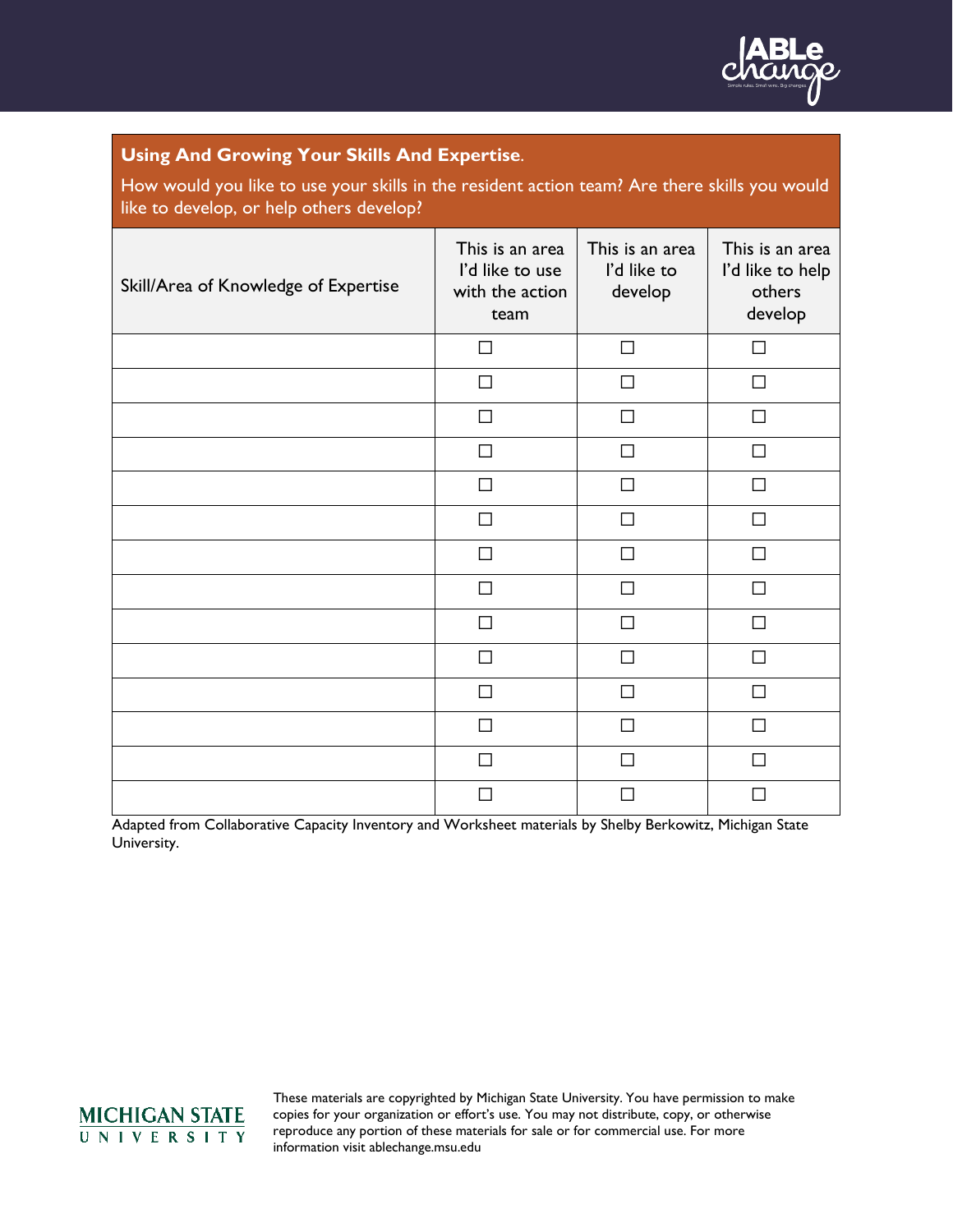

# **IDENTIFYING COSTS AND SUPPORTS TO ENGAGEMENT**

Individuals are more likely to join or be active when they face fewer obstacles to participation. Effective engagement efforts identify potential obstacles to family engagement and take efforts to remove them.

Communities are more successful at **RECRUITING FAMILIES** when they:

- Listen to families concerns and obstacles to participating
- Describe how supports and strategies will be designed to meet their needs
- Engage families in identifying supports and strategies that could be useful

Communities are also more successful at **SUSTAINING** and **GROWING** family involvement when they:

- Regularly assess barriers families are experiencing
- Assess success and fit of strategies and supports and redesign if needed
- Develop natural support systems and linkages across participants and members
- Meet families in their space, on their time, in their ways

Common obstacles to family engagement include:

## Work demands

Meeting time conflicts with other obligations

Lack of child care/transportation

Lack of family/peer support

Financial cost of participation

On the **next page**, we describe how to understand and maximize the benefits families experience throughout your engagement efforts.

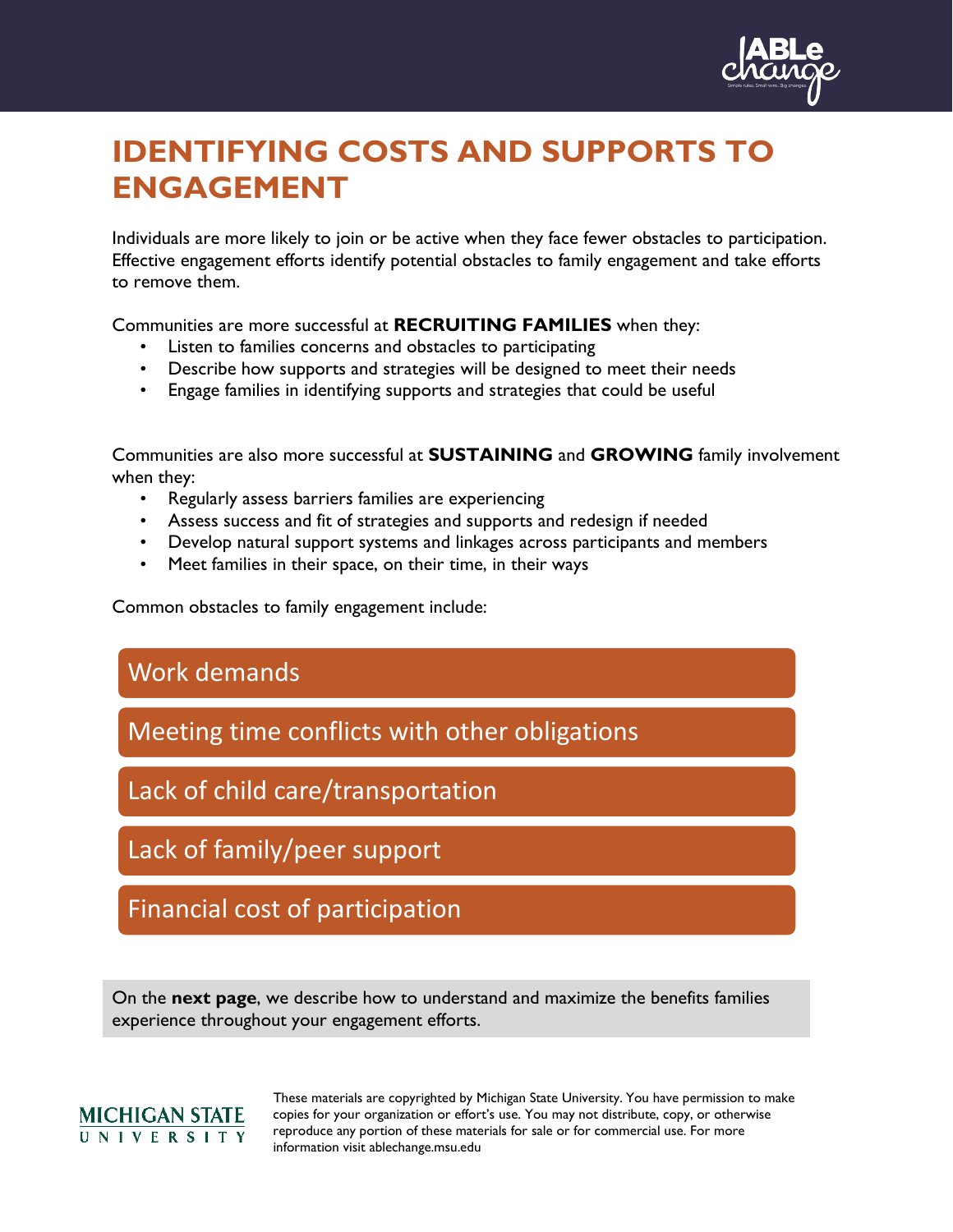

## **Assess Families' Costs and Supports to Engagement Worksheet**

## **Directions:**

Use this worksheet as you recruit families to help them identify and express what barriers get in the way of their participation and what supports are needed to help them actively participate. You can also use it with families who are already engaged in the action team. Refer to this information in the ongoing planning of the resident action team's goals and activities.

## **To what extent is each of the following an issue or barrier for your participation in the family action team?**

|                                                                                                               | Never a<br>barrier for me | Sometimes a<br>barrier for me | Usually a<br>barrier for me | Always a<br>barrier for<br>me |
|---------------------------------------------------------------------------------------------------------------|---------------------------|-------------------------------|-----------------------------|-------------------------------|
| Transportation to and from meetings<br>or events                                                              |                           | $\Box$                        |                             |                               |
| The need for child care or respite care<br>while I attend meetings or events                                  | ΙI                        | $\mathbf{I}$                  | $\mathsf{L}$                | ΙI                            |
| The financial costs of attending<br>meetings or events                                                        |                           |                               | 冈                           |                               |
| The time that attending meetings or<br>events takes away from my job                                          |                           | $\mathsf{L}$                  | ΙI                          | ΙI                            |
| The time that attending meetings or<br>events takes away from my family or<br>other interests                 |                           |                               |                             |                               |
| Scheduling conflicts with my other<br>meetings and responsibilities                                           |                           |                               |                             |                               |
| The location of meetings or events, or<br>the accessibility of the space where<br>meetings or events are held |                           |                               |                             |                               |
| Meetings or events are held in a<br>language that is not my native tongue                                     |                           | П                             | П                           |                               |
| Meeting or event handouts and<br>written reports are inaccessible to me                                       |                           |                               |                             |                               |
| The meeting or event setting is<br>awkward or uncomfortable                                                   | $\Box$                    | П                             | П                           | ΙI                            |
| It is difficult for me to express my<br>ideas or opinions in the meeting or<br>event environment              |                           |                               |                             |                               |

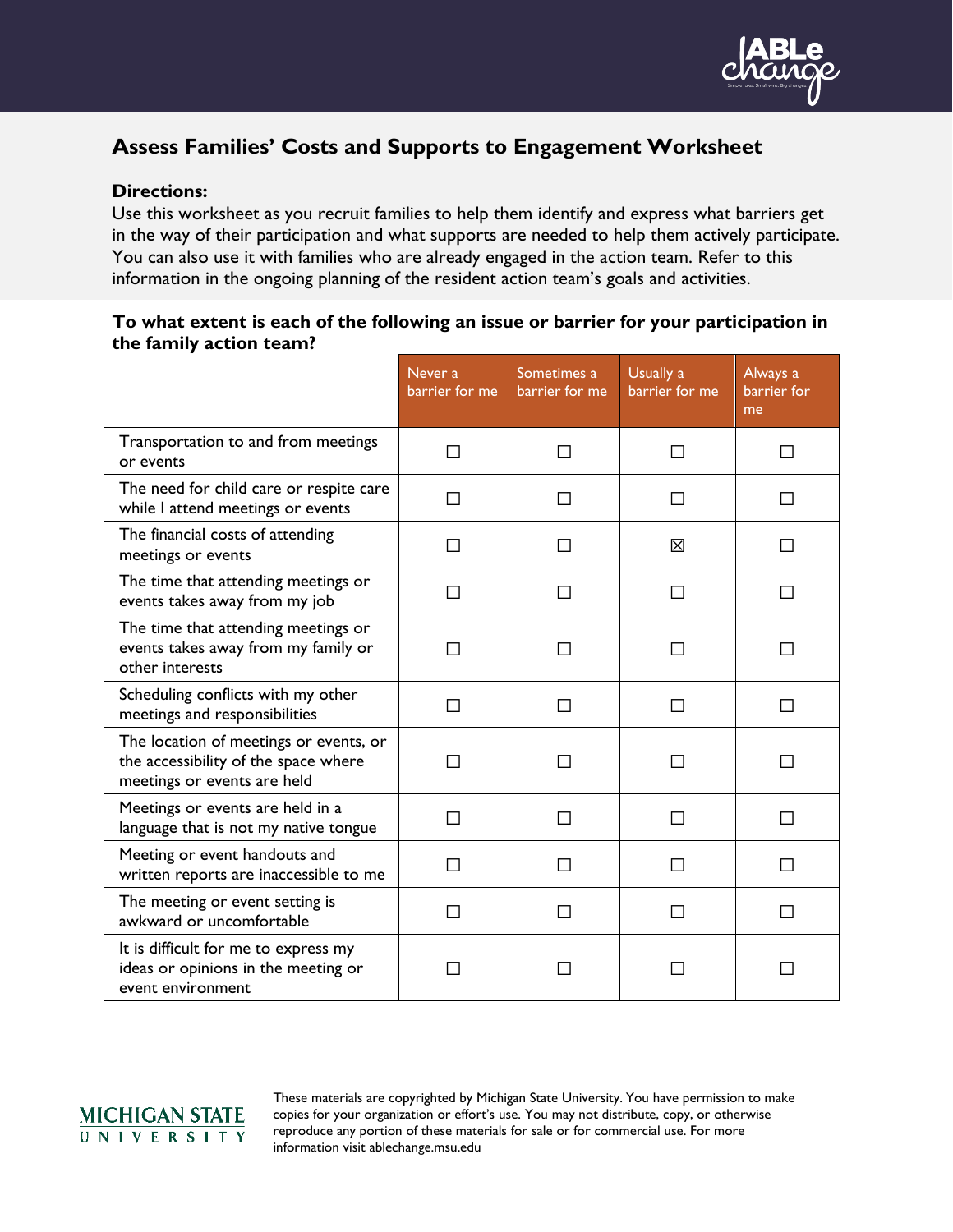

Are there other barriers that get in the way of your participation in the family action team? What are they?

What supports could we help identify or provide that would help you overcome these barriers to participation?

What would help you to be an active participant in the family action team?

Adapted from Collaborative Capacity Inventory and Worksheet materials by Shelby Berkowitz & Pennie Foster-Fishman, Michigan State University

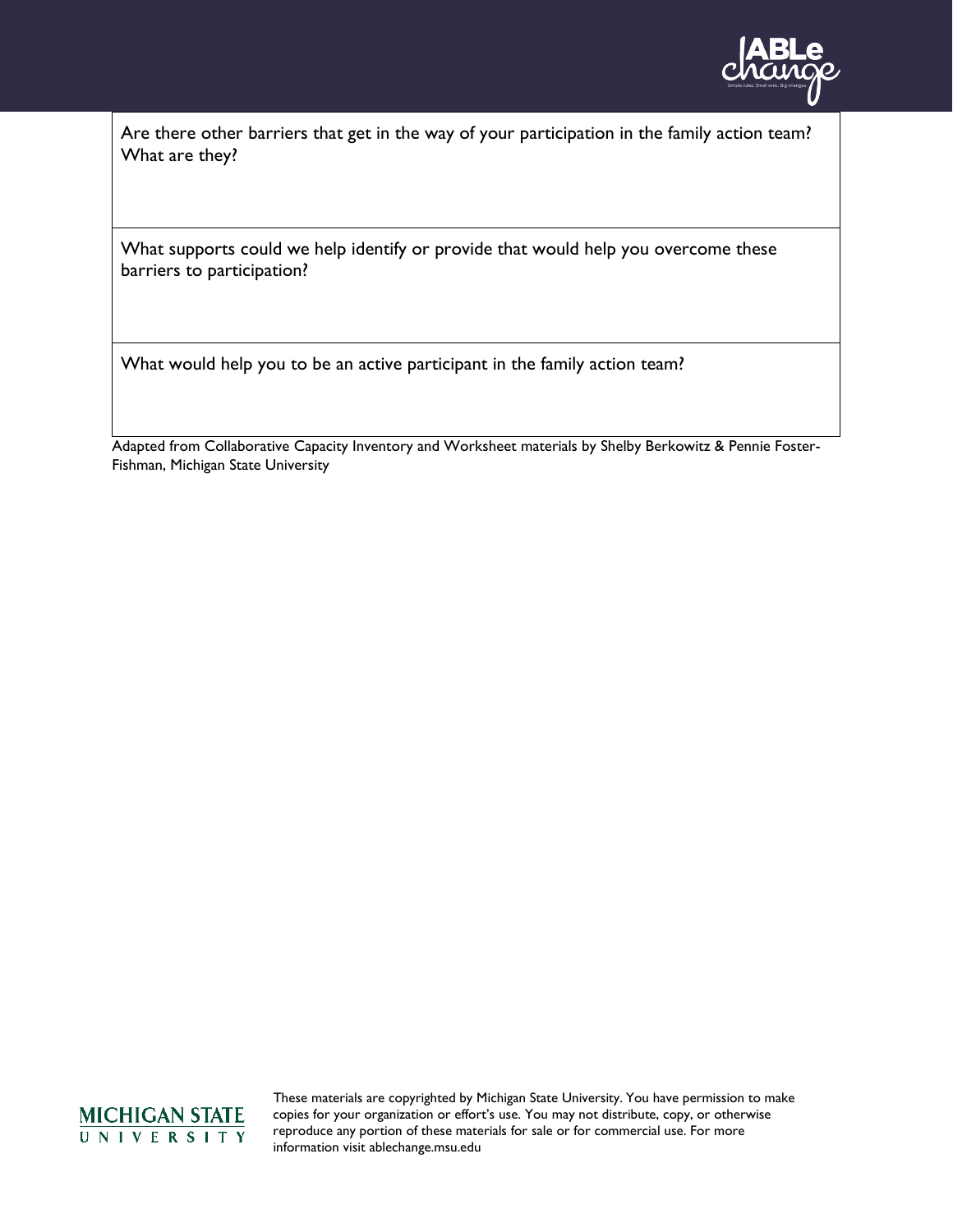

## **Developing a Recruitment Plan Worksheet**

### **Directions:**

Use this worksheet to make a concrete action plan to help you plan out specific recruitment strategies to connect with new stakeholders.

| <b>Strategy</b>                                                                                                         | (If you would<br>like to use<br>this strategy) | <b>Action Steps</b><br>When should we do this? Which<br>groups should we target? How<br>should we get this done? | Who will take these<br>steps?<br>Which members will<br>be responsible? |
|-------------------------------------------------------------------------------------------------------------------------|------------------------------------------------|------------------------------------------------------------------------------------------------------------------|------------------------------------------------------------------------|
| Present at meetings of other<br>organizations or groups                                                                 | П                                              |                                                                                                                  |                                                                        |
| Hold community conversations                                                                                            |                                                |                                                                                                                  |                                                                        |
| Visit neighborhood activities                                                                                           | $\Box$                                         |                                                                                                                  |                                                                        |
| Hold social event (e.g. block<br>party, luncheon, kickoff)                                                              | $\Box$                                         |                                                                                                                  |                                                                        |
| Advertise in the community                                                                                              | П                                              |                                                                                                                  |                                                                        |
| Use social media                                                                                                        | $\Box$                                         |                                                                                                                  |                                                                        |
| Have a local newspaper write a<br>feature about your efforts                                                            | П                                              |                                                                                                                  |                                                                        |
| Conduct one-on-one<br>conversations in a targeted<br>neighborhood                                                       | $\Box$                                         |                                                                                                                  |                                                                        |
| Ask staff who meet regularly<br>with families to talk about<br>engagement opportunities with<br>the families they serve | П                                              |                                                                                                                  |                                                                        |
| Others                                                                                                                  | П                                              |                                                                                                                  |                                                                        |

Adapted from the Collaborative Capacity Worksheet by Shelby Berkowitz & Pennie Foster-Fishman, Michigan State University

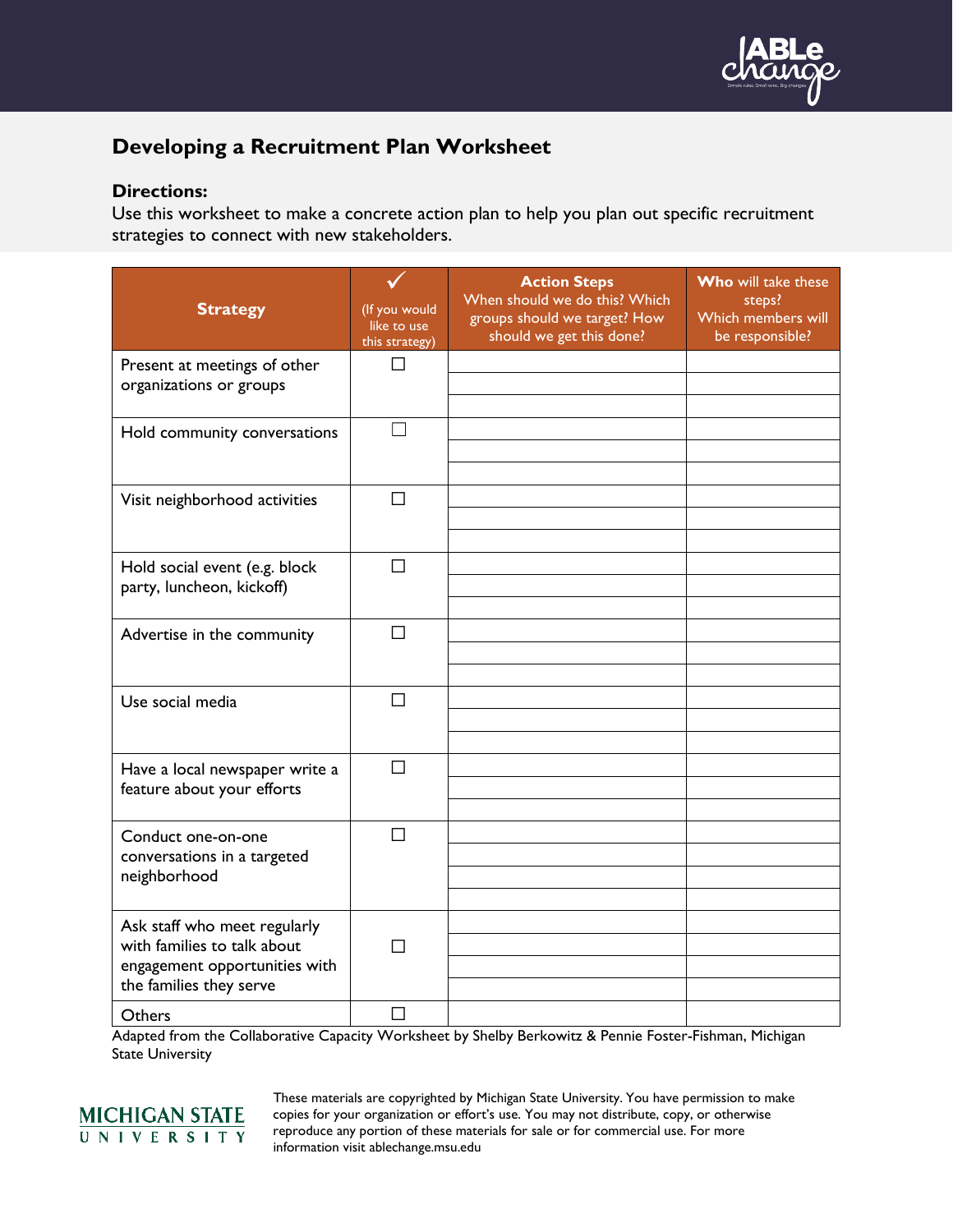

## **Scripting Your "Sales Pitch" Worksheet**

## **Directions:**

Use this worksheet to help you "sell" the family action team to potential members by using multiple reasons for joining.

- Make a copy of this worksheet and complete it for every person you are planning to recruit. Remember - every person is unique. Although parts of your sales pitch might be the same across recruits, you want to tailor your presentation to each person's motivations and desires.
- Pay close attention to how they respond
- Don't worry about making all of your points in the order listed let the conversation flow naturally.

|    | <b>Name of Potential</b><br><b>Recruit:</b>                                                                                               | Phone #<br><b>Email:</b>                                                                                                                                                                                                                                  |
|----|-------------------------------------------------------------------------------------------------------------------------------------------|-----------------------------------------------------------------------------------------------------------------------------------------------------------------------------------------------------------------------------------------------------------|
|    | <b>Benefits</b>                                                                                                                           |                                                                                                                                                                                                                                                           |
| Ι. | We'd really like<br>YOU to participate<br>in the family action<br>team. Let me tell<br>you a little bit more<br>about the action<br>team  | Describe the major goals of the family action team. Highlight<br>those that most connect with the interests/needs of this<br>recruit:                                                                                                                     |
| 2. | Joining the family<br>action team is a<br>great way to help<br>make our<br>community a better<br>place for children<br>and their families | In the conversation, ask them: What issues are you most<br>concerned about in the lives of local children and families?<br>Talk to them about how they could work on those issues with<br>the family action team, and what the effort is doing that could |
| 3. | I think that you<br>and your family<br>might find some<br>benefit in joining<br>the family action<br>team.                                | promote those goals.<br>Personal benefits you think they could gain:<br>Family benefits you think they could gain:                                                                                                                                        |